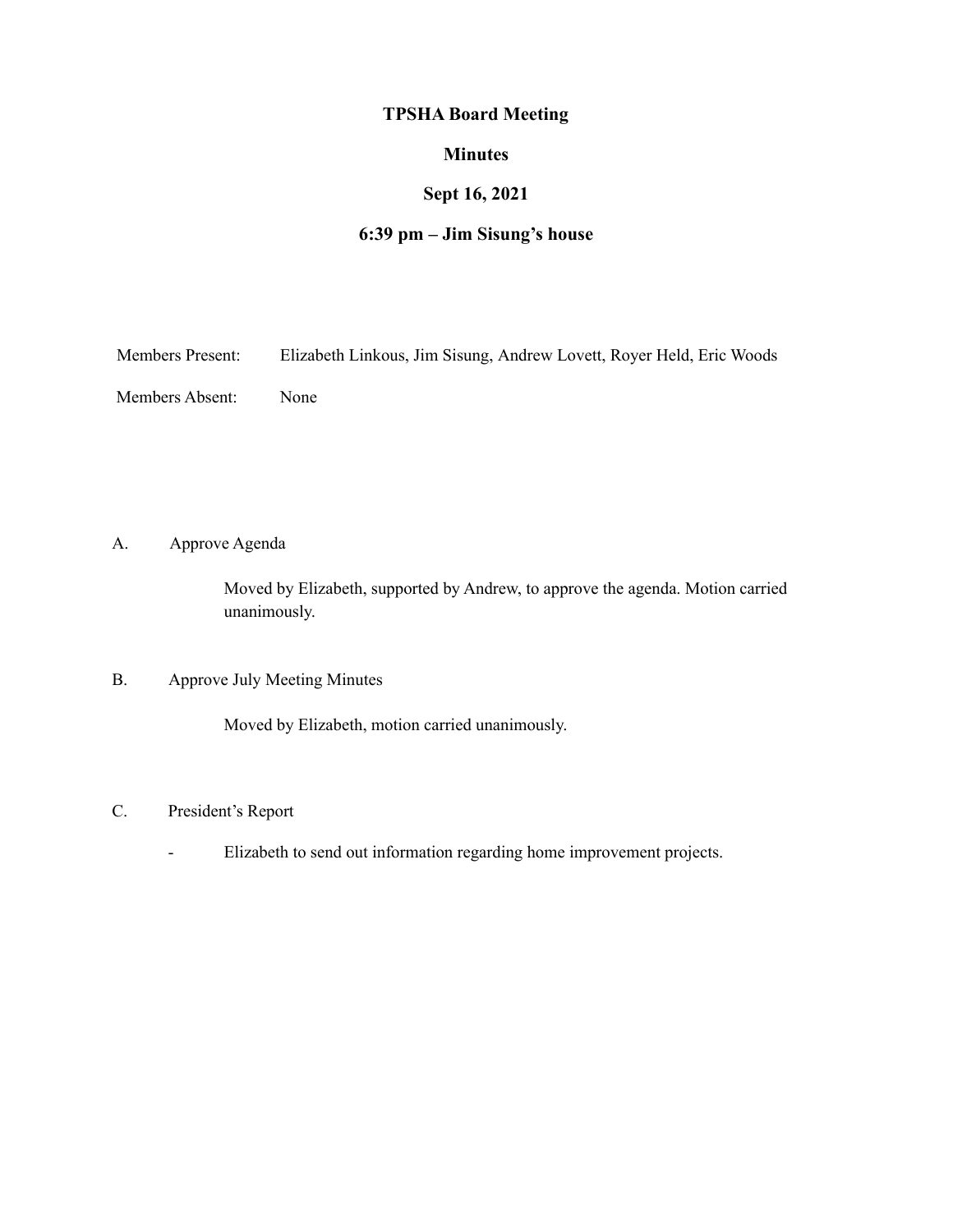- D. Treasurer's Update:
	- 1. Budget report
		- Accounts are checked and balanced
		- Checks to approve:
			- #1231 Lee's outdoor services. \$1,400
			- #1232 Lee's outdoor services. \$1,500
			- #1233 Lee's outdoor services. \$1,850
			- #1234 Royer, pavers and flowers at entrance \$101.39

Eric motioned to approve all checks. Unanimously approved

- Budget is tracking as expected....
	- Grounds maintenance: Grounds special project fund balance: \$4,753
	- Ground maintenance: Grounds misc:
	- Check to approve: Eric…\$503.69
- 2. HOA dues… all paid
- E. Grounds Maintenance
	- 1. Ponds
		- Phragmites to be treated in late summer (complete) and early fall.
	- 2. Trees
		- Work group to clean up more at the east pond
	- 3. Work Group
		- Royer to add extra ground cover to the south entrance.
	- 4. Landscaping/Snow removal
		- D/K services contracted for the next 3 yrs. (April 15, 2024 renewal date)
		- Future work to be done: replace asphalt with patio stones near mailboxes.
	- 5. Concern about the longevity of the library patio. Royer to look into adding concrete in that area.
		- Paver blocks installed. Needs additional drainage.
	- 6. South entrance to have plants added by Royer.
	- 7. Patel's property line needs to be adjusted. Board to have the entire sub reviewed.